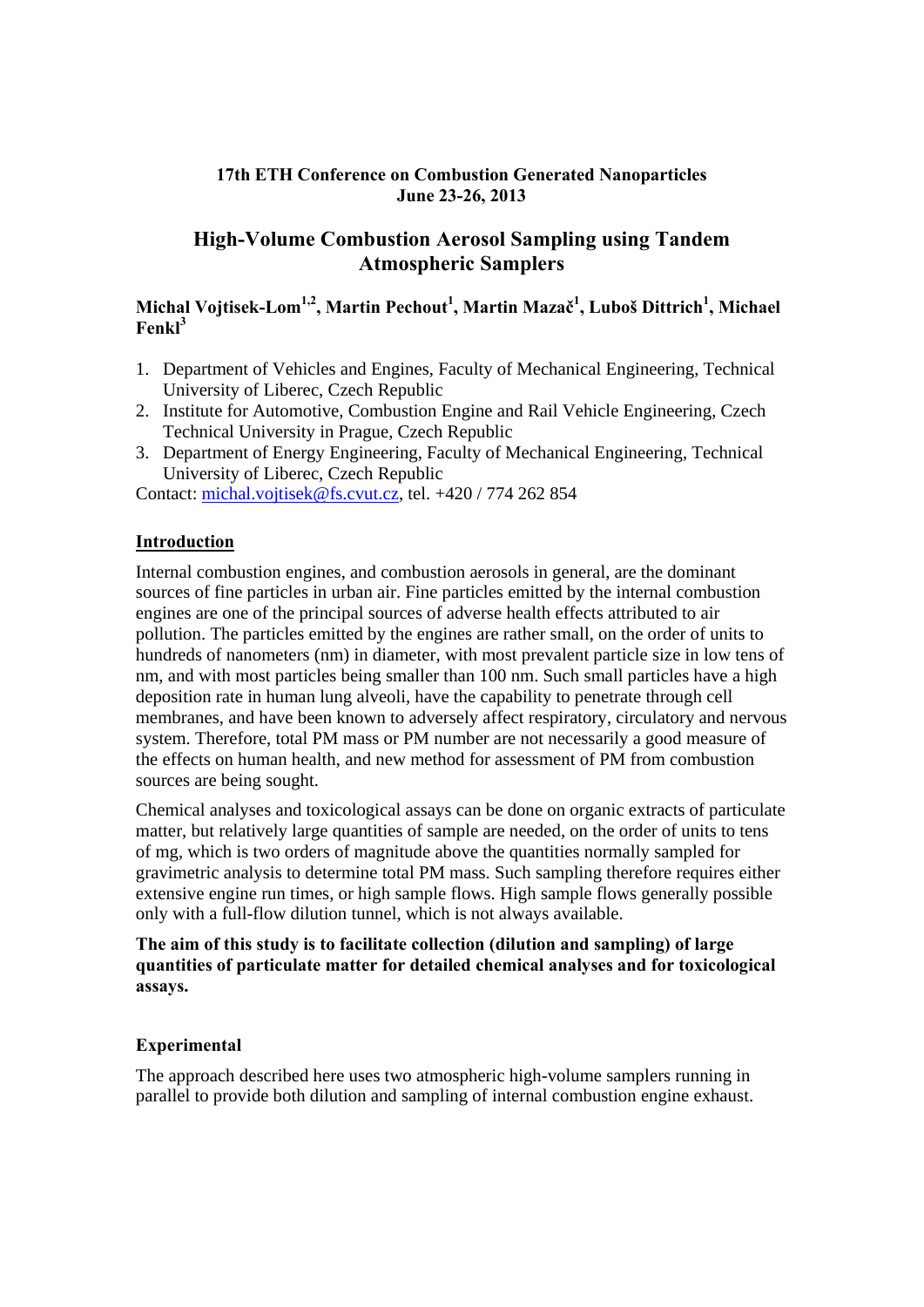In the setup described here, two EcoTech 3000 samplers with a  $PM_{2.5}$  impactor head were used. One sampler operated at its nominal  $67.8 \text{ m}^3/\text{h}$  rate and was used to sample PM in diluted exhaust. The other sampler was operated at 80-95% of the flow rate of the first one, providing a source of filtered and heated dilution air, with filtering facilitated by a "background" filter (normal use of the sampler), and heating resulting from passing through the blower pump. The outlet of the blower pump is routed to a dilution tunnel extending to the inlet of the other sampler. Raw engine exhaust is routed to the beginning of the dilution tunnel via a stainless steel transfer tube. The degree of insulation of the transfer tube depends on the anticipated exhaust gas temperature.

With this setup, dilution ratios of approximately 5:1 to 20:1 could be facilitated, with 5:1 possible only at low temperatures of the raw exhaust gas, and 20:1 being difficult to achieve due to the raw exhaust flow being controlled as the difference of dilution air and diluted sample flows.

The dilution ratio is verified by independent measurement of  $CO<sub>2</sub>$  in raw exhaust and in diluted sample. Also, the flow of the sampler providing the dilution air is verified by a thermal mass flow meter (Sierra Instruments 620S).



#### **Results**

With the setup described here, samples of PM were collected on 20x25 cm fluorocarbon coated and quartz filters, with accumulations of ten to several hundreds of mg of PM per filter. The results are reported in a two papers (Vojtisek-Lom et al. and Topinka et al.) presented at this conference.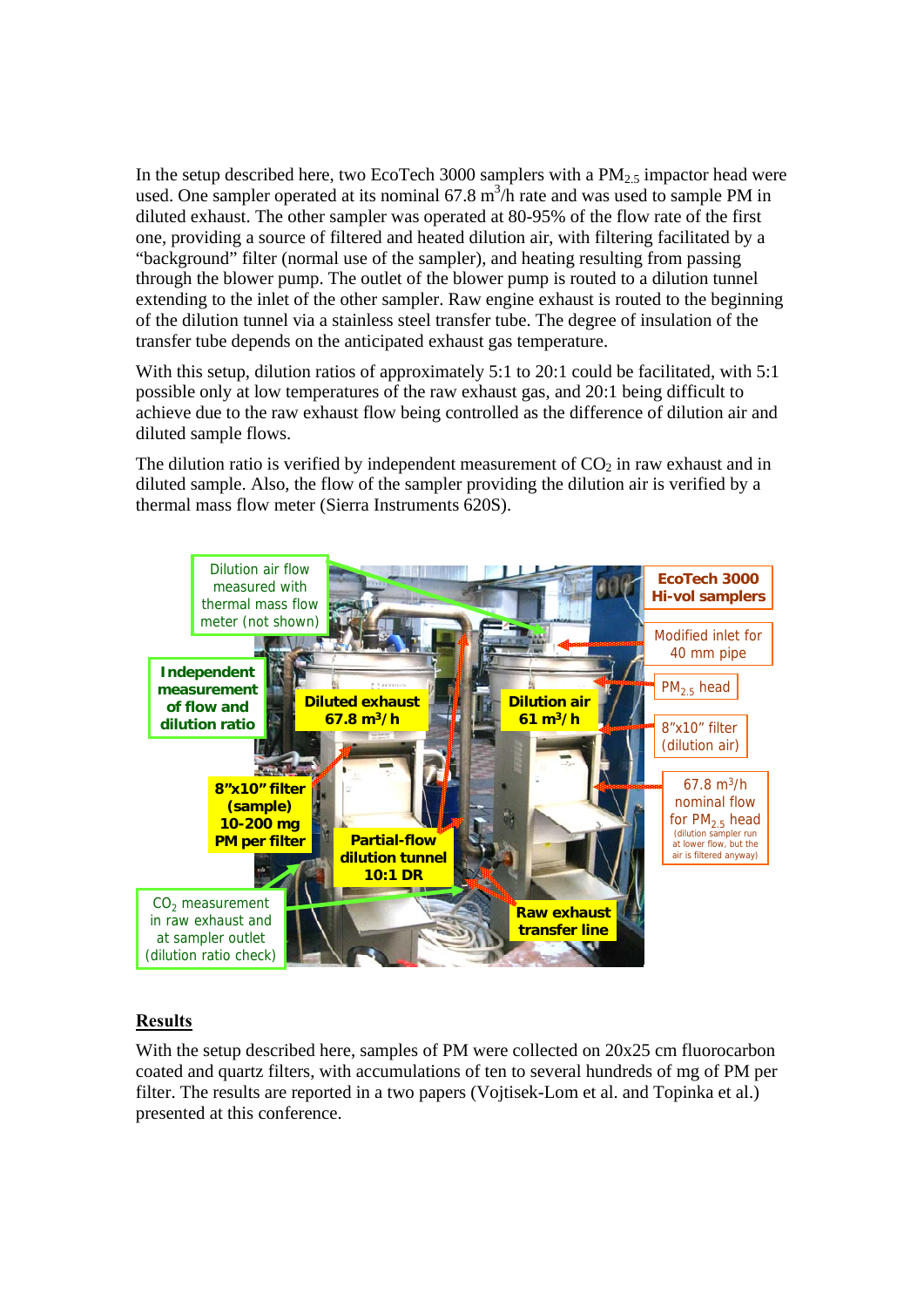Due to the slow changes in sampler flows, this setup works in steady-state conditions only.

The independent measurement of flow rates and primarily the dilution ratio was found to be helpful under conditions where the filter reached its capacity within several minutes. Under such conditions, capturing the actual flows of raw exhaust (via dilution ratio data) is necessary as the time to reach steady sampling rates is on the order of tens of seconds to one minute.

Also, as the accumulation of PM filter is such that the sampler is no longer able to maintain the set flow, the flow gradually decreases. With this decrease, however, the amount of the raw exhaust sampled also decreases, until the sampler flow is equal to the flow of the dilution air and the collection of raw exhaust gas ceases.

The system is also suitable for work with low emissions engines. It is estimated that at 0.01 g/kWh PM, 5 m<sup>3</sup>/kWh, 10:1 dilution ratio and 67.8 m<sup>3</sup>/h diluted sample flow, 10 mg of PM can be collected in 45 minutes.

#### **Conclusions**

- **A pair of high-volume samplers used to dilute and to collect large-quantity samples of particulate matter in internal combustion engine exhaust.**
- **Method limited to steady-state conditions.**
- **Dilution ratio of 10:1 generally maintained until filter capacity reached; filter capacity varied by PM properties.**

#### **Acknowledgements**

Work funded by the EU LIFE+ program, project MEDETOX - Innovative Methods of Monitoring of Diesel Engine Exhaust Toxicity in Real Urban Traffic (LIFE10 ENV/CZ/651) and by the Czech Science Foundation, project BIOTOX - Mechanisms of toxicity of biofuel particulate emissions (13-01438S).